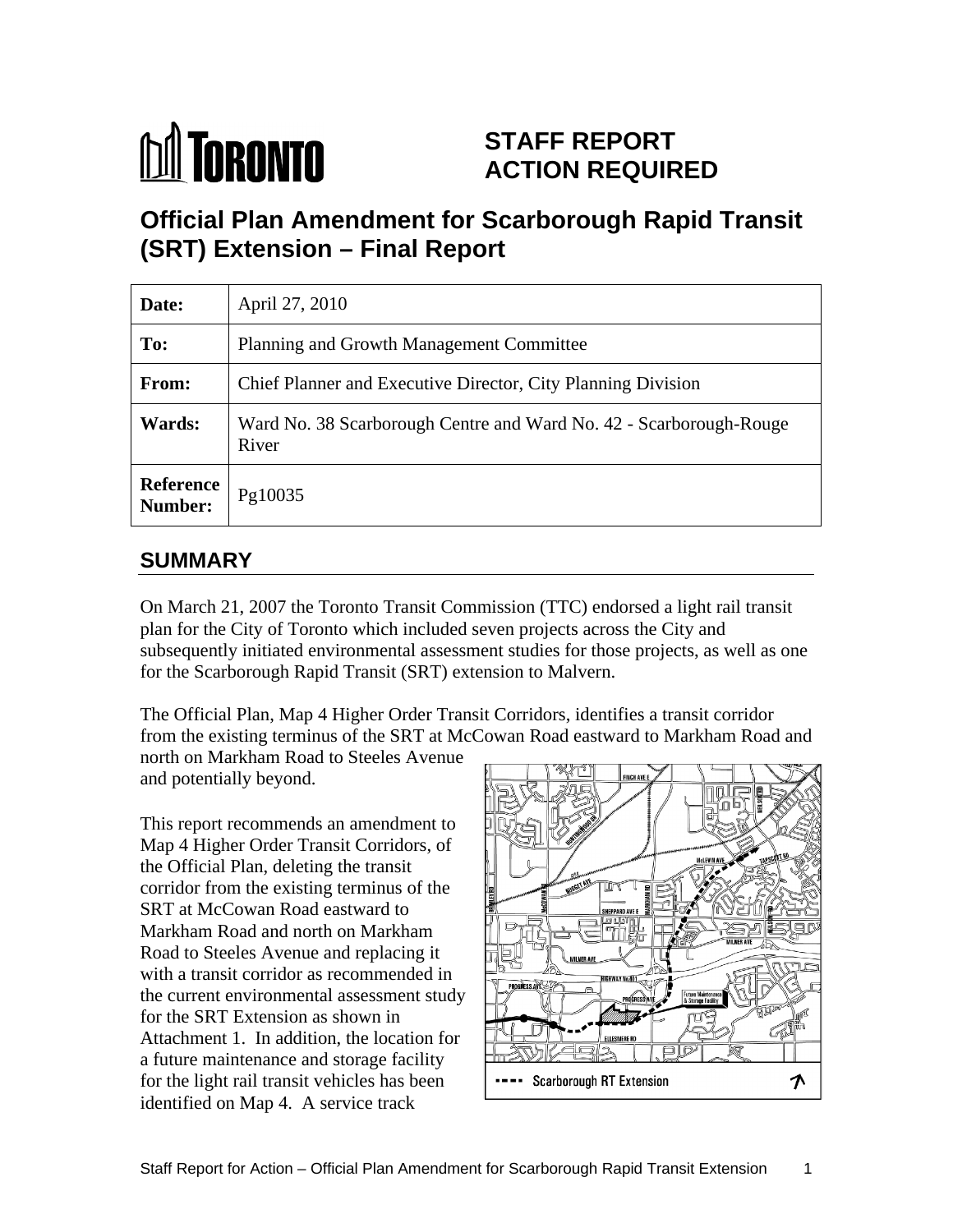connection along Progress Avenue, north of Highway 401 to Sheppard Avenue, recommended to route trains to the maintenance and storage facility along Sheppard Avenue at Conlins Road is also proposed to be identified as a Transit Priority Segment on Map 5 Surface Transit Priority Network of the Official Plan.

### **RECOMMENDATIONS**

#### **The City Planning Division recommends that:**

- 1. City Council amend the Official Plan substantially in accordance with the draft official plan amendment attached as Attachment 1; and
- 2. City Council authorize the City Solicitor to make such stylistic and technical changes to the draft official plan amendment as may be required.

### **Financial Impact**

The recommendations in this report have no financial impact.

### **DECISION HISTORY**

At its meeting on March 21, 2007 the Toronto Transit Commission endorsed the Toronto Transit City – Light Rail Plan as the basis and priority for rapid transit expansion within the City and subsequently initiated environmental assessment studies for the projects identified in the plan.

At its July 2, 2008 meeting, Planning and Growth Management Committee approved a Request for Direction report directing staff to bring forward this official plan amendment. <http://www.toronto.ca/legdocs/mmis/2008/pg/bgrd/backgroundfile-13910.pdf>

It is anticipated that the Transit Project Assessment Study and draft Environmental Project Report (EPR) for the Scarborough Rapid Transit Conversion and Extension, including Kennedy Station Improvements, will be considered by the TTC at its meeting on May 6, 2010, with a recommendation that Toronto Council approve the recommendations of the Transit Project Assessment Study and authorize staff to submit the EPR to the Ministry of Environment. It is anticipated that the project will be considered by the Executive Committee at its meeting on May 17, 2010 and by Toronto Council on June 8, 2010.

### **ISSUE BACKGROUND**

The Official Plan, Map 4 Higher Order Transit Corridors, identifies a transit corridor from the existing terminus of the SRT at McCowan Road eastward to Markham Road and north on Markham Road to Steeles Avenue and potentially beyond.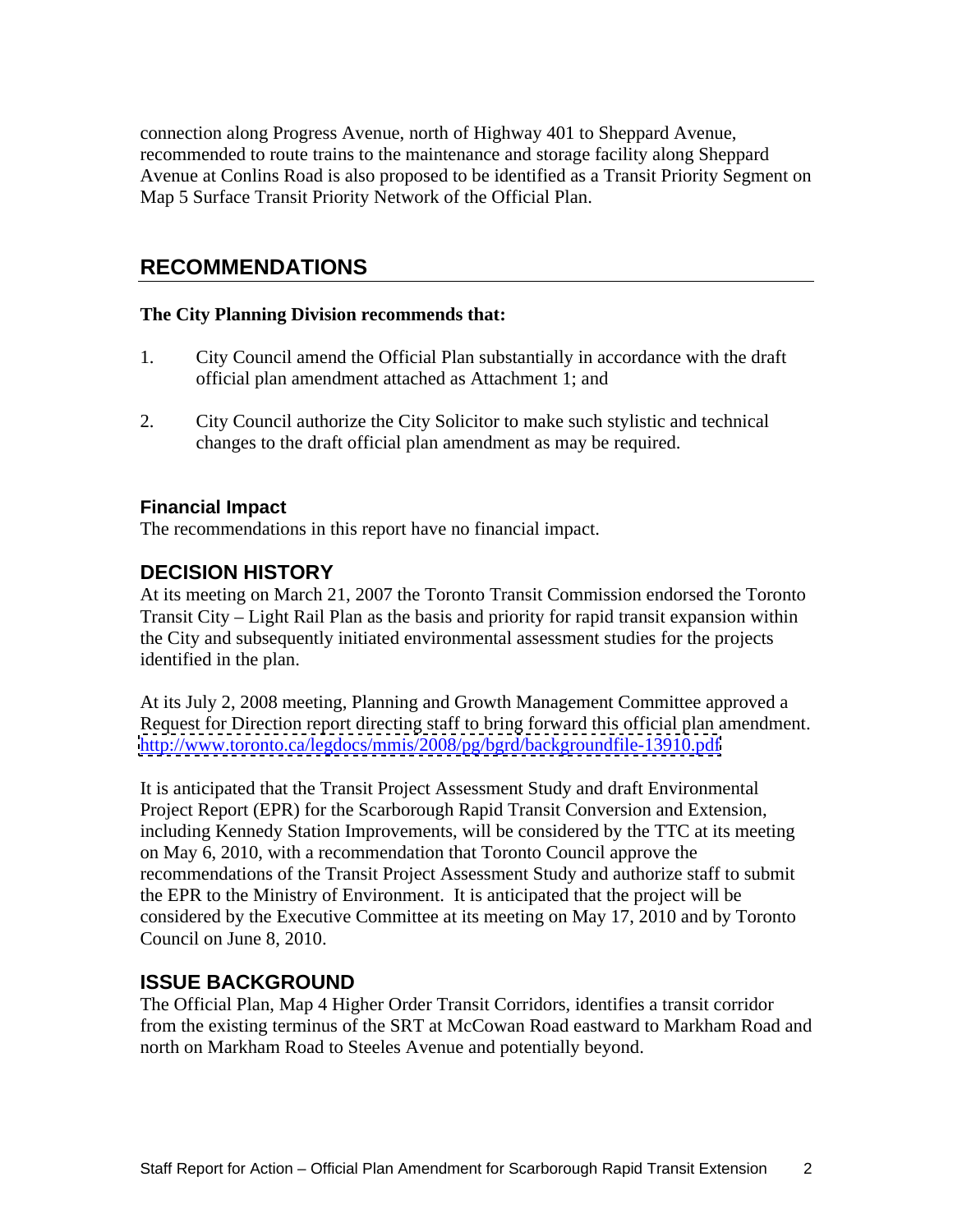An environmental assessment was approved in 1994 for the extension of the SRT from its existing terminus at McCowan Road to the Markham Road-Sheppard Avenue area. The current environmental assessment process for the SRT extension includes a Transit Project Assessment for an extension from McCowan Road to Malvern. The current study recommends the alignment as shown in Attachment 1. The study also identifies the need for a maintenance and storage facility, in the longer term, around Bellamy Road (Attachment 1) to service the transit vehicles as the light rail transit network expands within the City. Identification of the potential for a maintenance and storage facility at Bellamy Road area in the Official Plan would enable staff to ensure its future viability is not precluded through redevelopment in the area. It is currently anticipated that with the SRT Extension to Sheppard Avenue as part of a phased construction, the transit vehicles will use the proposed maintenance and storage facility on Sheppard Avenue East at Conlins Road. The trains to and from the Sheppard Avenue facility will connect to the SRT system via a service track connection along Progress Avenue from north of Highway 401 to Sheppard Avenue. This stretch of Progress Avenue is also proposed to be identified as a Transit Priority Segment in Map 5 Surface Transit Priority Network of the Official Plan.

The Request for Direction Report considered by the Planning & Growth Management Committee, at its meeting on July 2, 2008, requested an official plan amendment for the section north of Sheppard Avenue to Malvern only. Through the course of the current environmental assessment study, the recommended alignment south of Sheppard Avenue has substantially shifted from the Sheppard Avenue/Markham Road intersection (approved in the 1994 environmental assessment study) to east of Sheppard Avenue/Progress Avenue intersection and hence the need to address the entire section of the SRT extension in this official plan amendment.

The first public consultation introducing the environmental assessment study was held on April 15, 2008. Subsequent sets of public open houses were held on June 4 and 5, 2008 and June 2, 2009 at which time the display boards identified the need for amending the Official Plan, Map 4 Higher Order Transit Corridors. The fourth set of public open houses were held on March 8 and 11, 2010. The most recent set of public open houses were held on April 12 and 15, 2010 at which time the official plan amendment details, as outlined in this report, were presented to the public.

The Implementation section of the Official Plan contains a policy 5.3.1.1 which states that all public works should conform to the Official Plan. This is in line with the Planning Act (R.S.O. 1990) Section 24 which states that where an official plan is in effect, no public works shall be undertaken that does not conform to the Plan.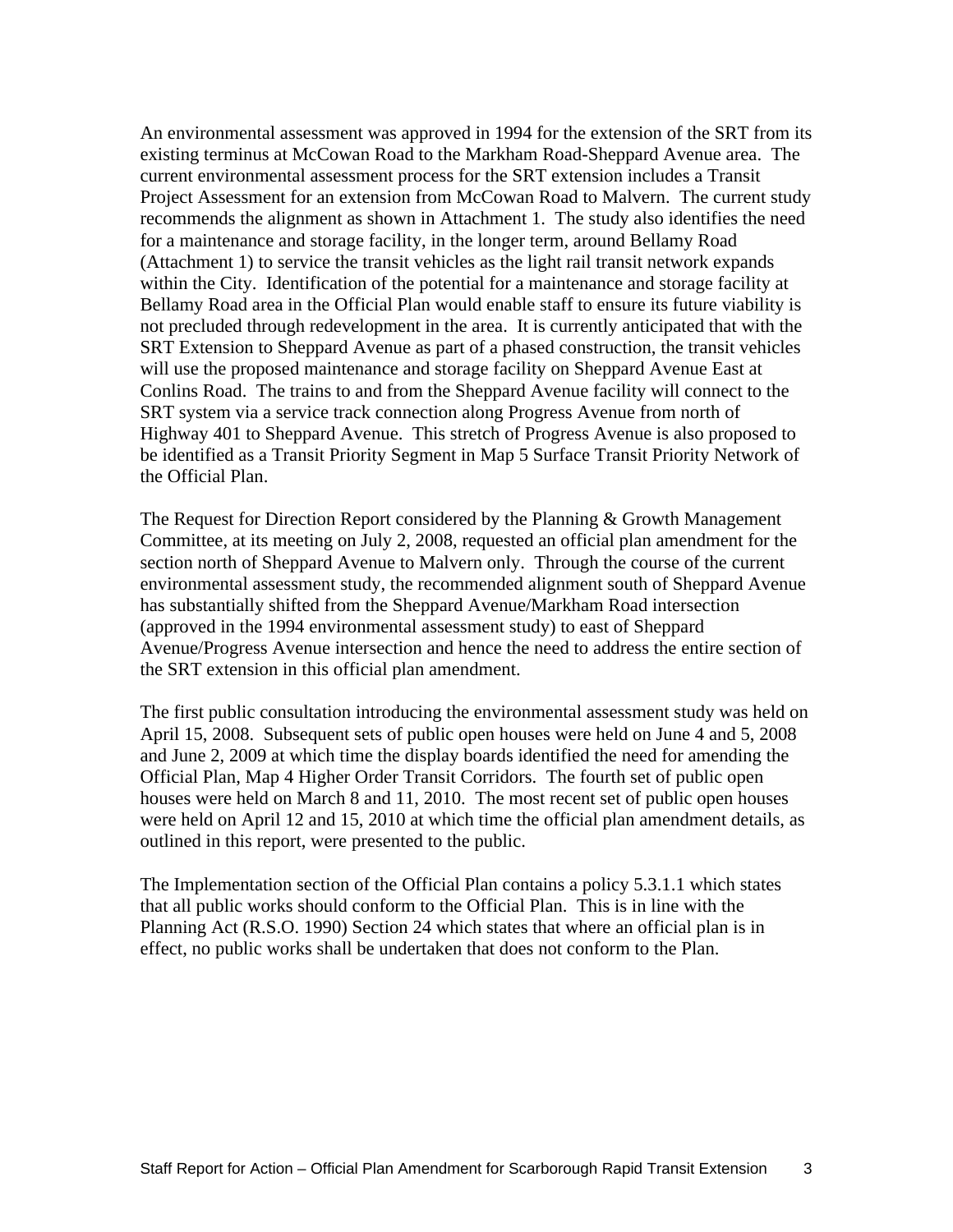### **COMMENTS**

The public consultations held for the environmental assessment study meet the Planning Act requirements as well as those of the Environment Assessment Act.

In order for any public works related to the light rail transit extension to the SRT to be carried out, the Official Plan (Map 4 and Map 5) needs to be amended. Accordingly, staff recommend that the draft official plan amendment attached be adopted by City Council.

 $\overline{\phantom{a}}$  , we can assume that the contract of  $\overline{\phantom{a}}$  , we can assume that the contract of  $\overline{\phantom{a}}$ 

# **CONTACT**

Rod McPhail Director, Transportation Planning Tel. No. (416) 392 8100 Fax No. (416) 392 3821 E-mail: <u>rmcphail@toronto.ca</u>

## **SIGNATURE**

Gary Wright Chief Planner and Executive Director City Planning Division

# **ATTACHMENTS**

Attachment 1: Draft Official Plan Amendment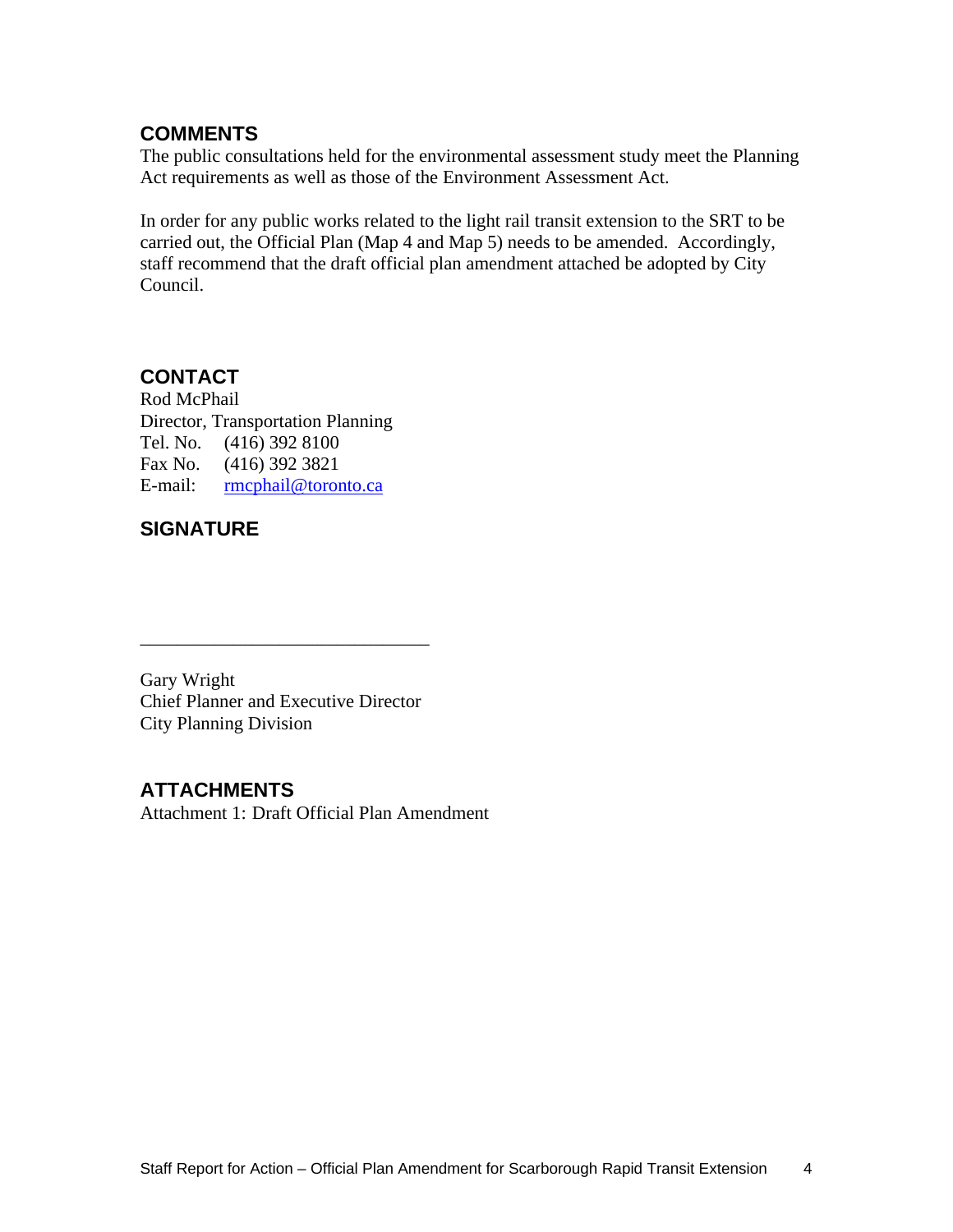#### **Attachment 1: Draft Official Plan Amendment**

Authority: Planning and Growth Management Committee Item, as adopted by City of Toronto Council on .

Enacted by Council:  $\sim$ , 20 $\sim$ 

#### **CITY OF TORONTO**

**Bill No.** ~

### **BY-LAW No. ~-20~**

#### **To adopt Official Plan Amendment No. 92 to the City of Toronto Official Plan with respect to Scarborough Rapid Transit Extension**

WHEREAS authority is given to Council under the *Planning Act*, R.S.O. 1990, c.P. 13, as amended, to pass this By-law; and

WHEREAS Council of the City of Toronto has provided adequate information to the public and has held at least one public meeting in accordance with the *Planning Act*;

The Council of the City of Toronto HEREBY ENACTS as follows:

**1.** The attached Amendment No. 92 to the Official Plan is herby adopted pursuant to the *Planning Act*, as amended.

ENACTED AND PASSED this  $\sim$  day of  $\sim$ , A.D. 20 $\sim$ .

DAVID R. MILLER, SALLI S. WATKISS,

Mayor City Clerk

(Corporate Seal)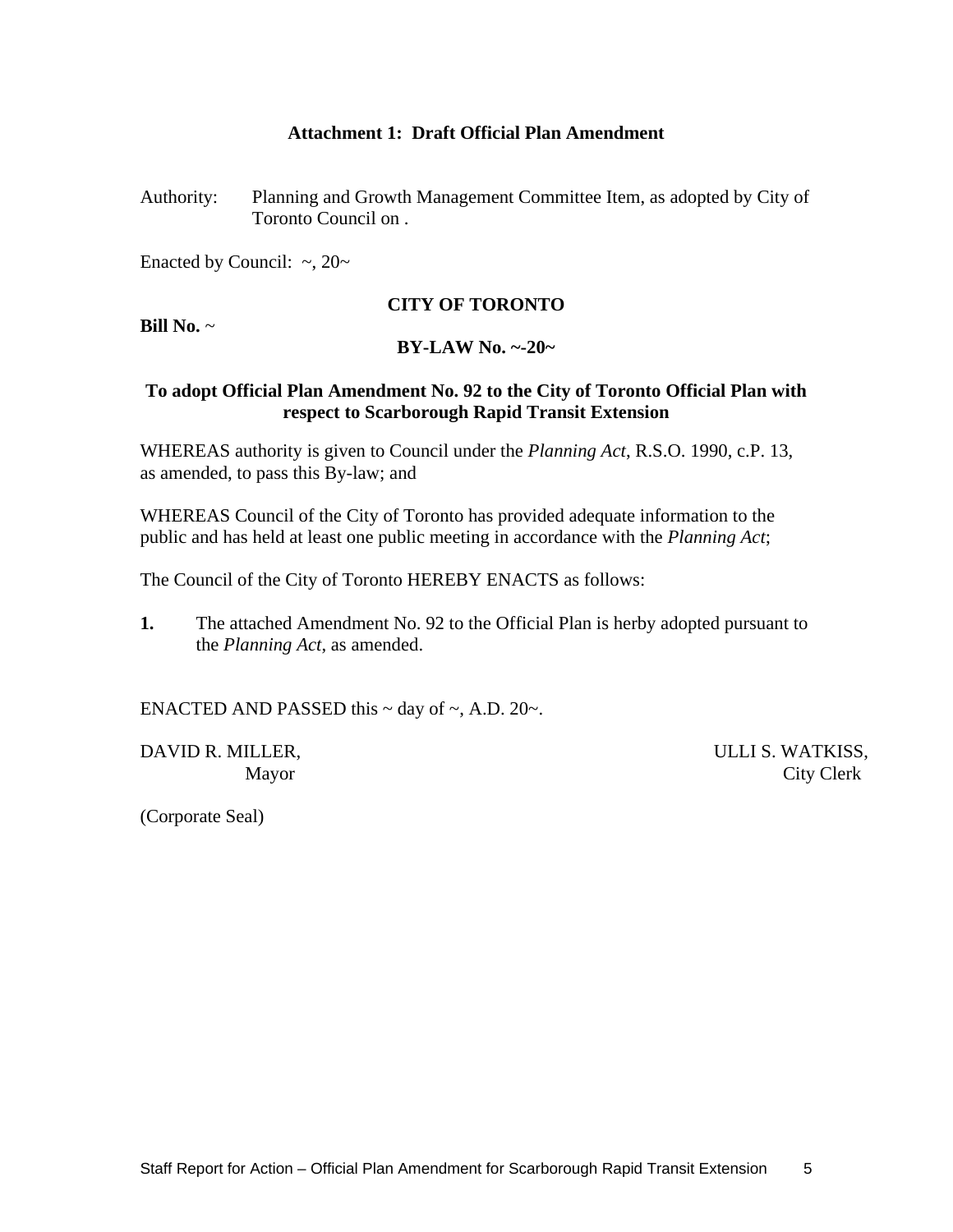### **AMENDMENT NO. 92 TO THE OFFICIAL PLAN OF THE CITY OF TORONTO**

The Official Plan of the City of Toronto is amended as follows:

- 1. Map 4, Higher Order Transit Corridors, is amended by deleting the transit corridor identified from McCowan Station at the existing terminus of the Scarborough Rapid Transit system, easterly to Markham Road and north along Markham Road to Steeles Avenue and potentially beyond in accordance with Schedule '1' attached hereto.
- 2. Map 4, Higher Order Transit Corridors, is amended by adding a transit corridor from McCowan Station at the existing terminus of the Scarborough Rapid Transit system, easterly and northerly to the McLevin Avenue/Neilson Road area and potentially beyond in accordance with Schedule '1' attached hereto.
- 3. Map 4, Higher Order Transit Corridors, is amended by adding a location for a future maintenance and storage facility to service the transit vehicles around the Bellamy Road area in accordance with Schedule '1' attached hereto.
- 4. Map 5, Surface Transit Priority Network, is amended by adding a Transit Priority Segment along Progress Avenue, from Highway 401 to Sheppard Avenue East in accordance with Schedule '2' attached hereto.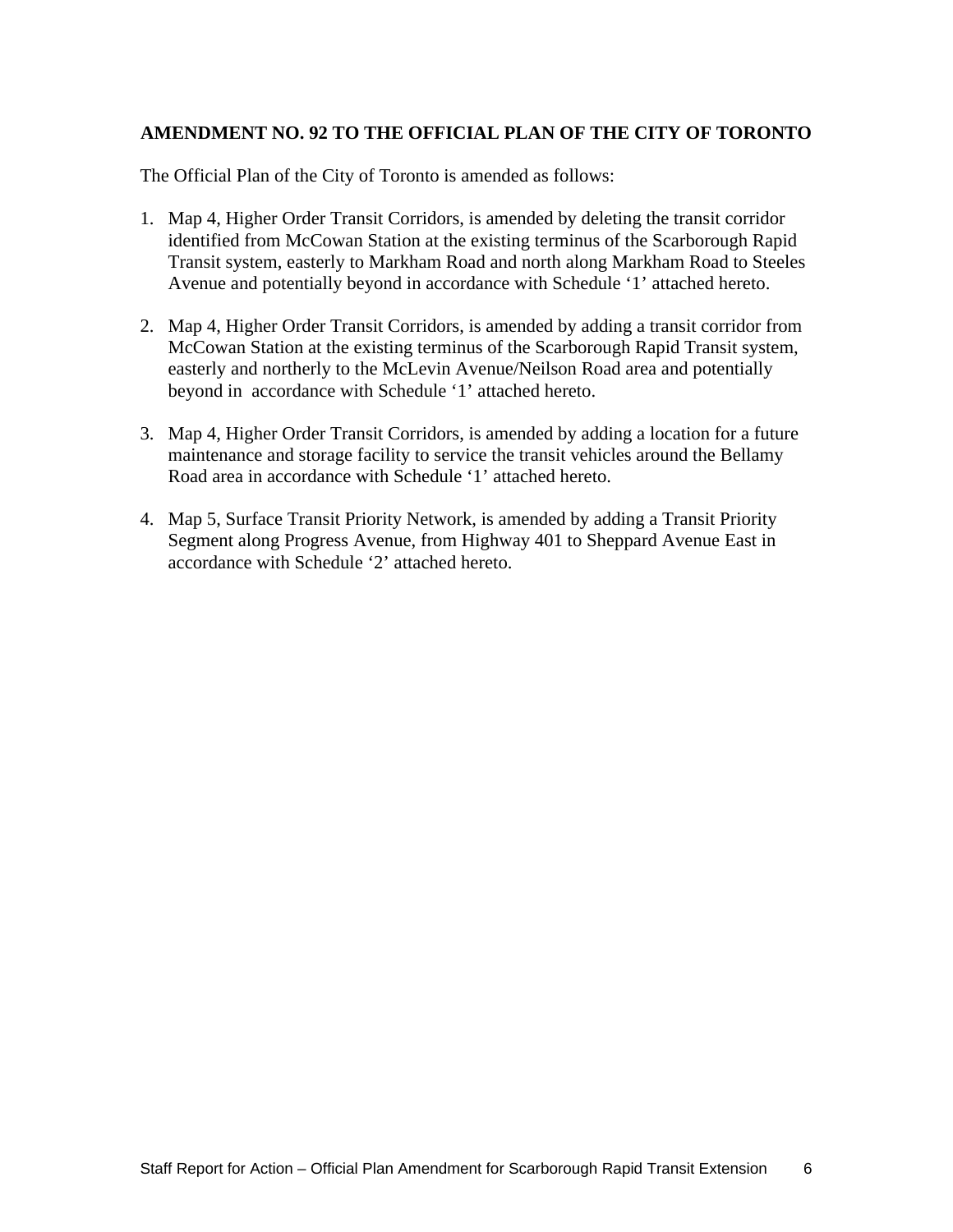